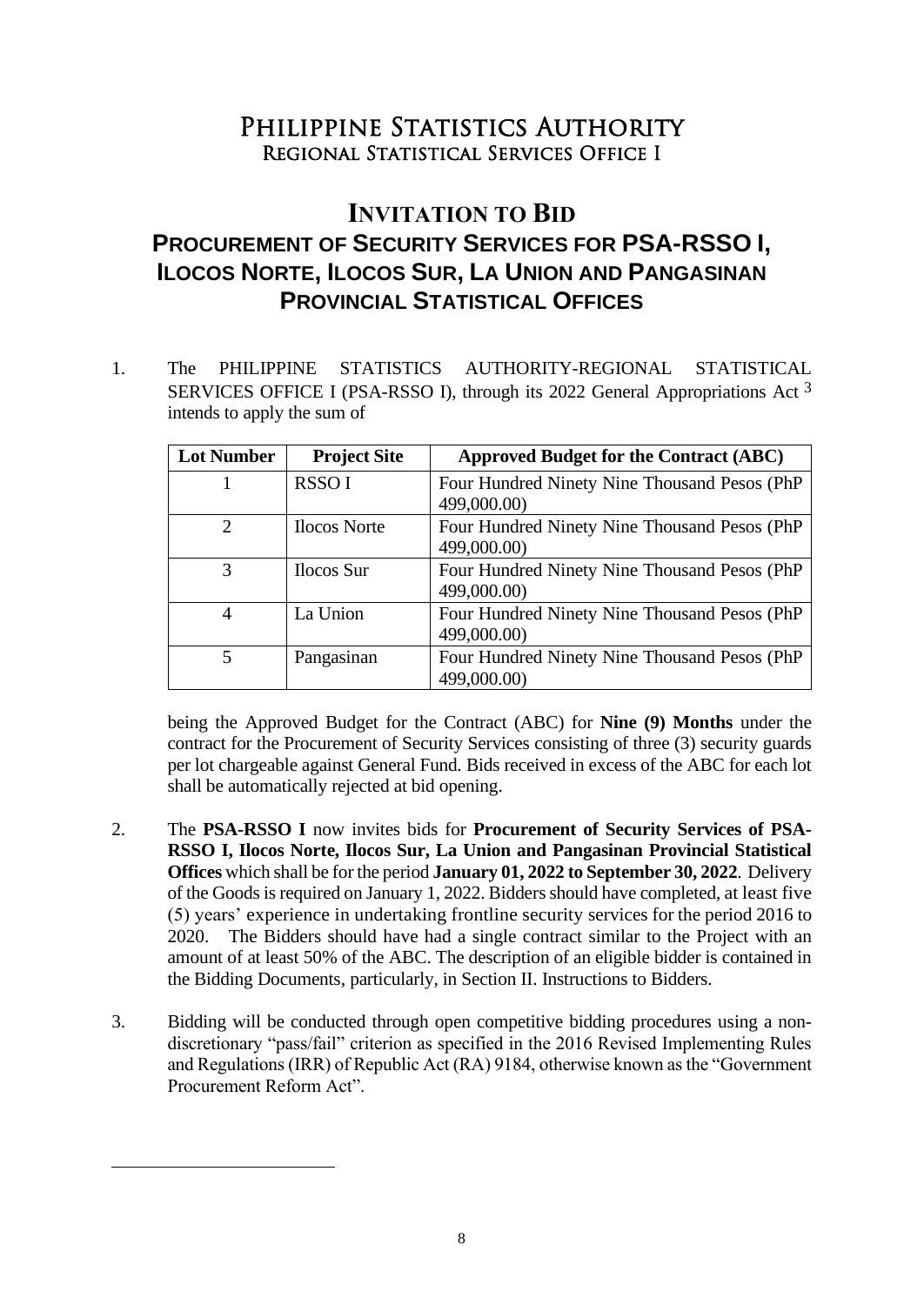Bidding is open to all interested bidders, whether local or foreign, subject to the conditions for eligibility provided in the IRR of RA 9184.

- 4. Interested bidders may obtain further information from **ROBAC Secretariat at Tel. No. (072) 888-2582** and inspect the Bidding Documents at the address given below from **8:00 AM to 5:00 PM.**
- *5.* A complete set of Bidding Documents may be acquired by interested Bidders on **October 13, 2021 until November 04, 2021** from the address below and upon payment of the applicable fee for the Bidding Documents, pursuant to the latest Guidelines issued by the GPPB, in the amount of Five Thousand Pesos (PhP 5,000.00) per lot which can be paid electronically via Landbank of the Philippines with the following details.

| <b>Account Name</b> | <b>Bank Branch</b>                  | <b>Account Number</b> |
|---------------------|-------------------------------------|-----------------------|
| PSA RSSO I          | LBP - San Fernando, La Union Branch | 0202-0198-03          |

Proof of Payment/Deposit should also be emailed at **psa\_rsso1\_bac@yahoo.com** not later than the deadline of submission of bids at 9:00 am on November 02, 2021

It may also be downloaded free of charge from the website of the Philippine Government Electronic Procurement System (PhilGEPS) and the website of the Procuring Entity*,*  provided that Bidders shall pay the applicable fee for the Bidding Documents not later than the submission of their bids.

- 6. The **PSA-RSSO I** will hold a Pre-Bid Conference4 on **October 21, 2021, 9:00 AM at PSA-RSSO I Conference Room, San Fernando City, La Union** which shall be open to prospective bidders via online thru Google Meet with following link meet.google.com/kno-khfw-zno.
- 7. **Bidders will submit their bids using a two-factor security procedure consisting of an archive format compression and password protection at psa\_rsso1\_bac@yahoo.com and disclose the password for accessing their respective bid submission only during the actual bid opening. Creation of folders for the bid will follow provision of sealing and marking of Bids specially 20.1 of Section II Instruction to Bidders providing separate password for technical and financial component. Bids received in our e-mail signifies duly receipt of the bid by our BAC Secretariat.** All Bids must be accompanied by a bid security in any of the acceptable forms and in the amount stated in **ITB** Clause 18.

Bid opening shall be on **November 04, 2021, 9:00 AM at PSA-RSSO I Conference Room, San Fernando City, La Union.** Bids will be opened via online thru Google Meet with following link meet.google.com/oqh-nrom-igr in the presence of the bidders who will be **joining online**. Late bids shall not be accepted.

8. The PSA-RSSO I reserves the right to reject any and all bids, declare a failure of bidding, or not award the contract at any time prior to contract award in accordance

Responsive . World